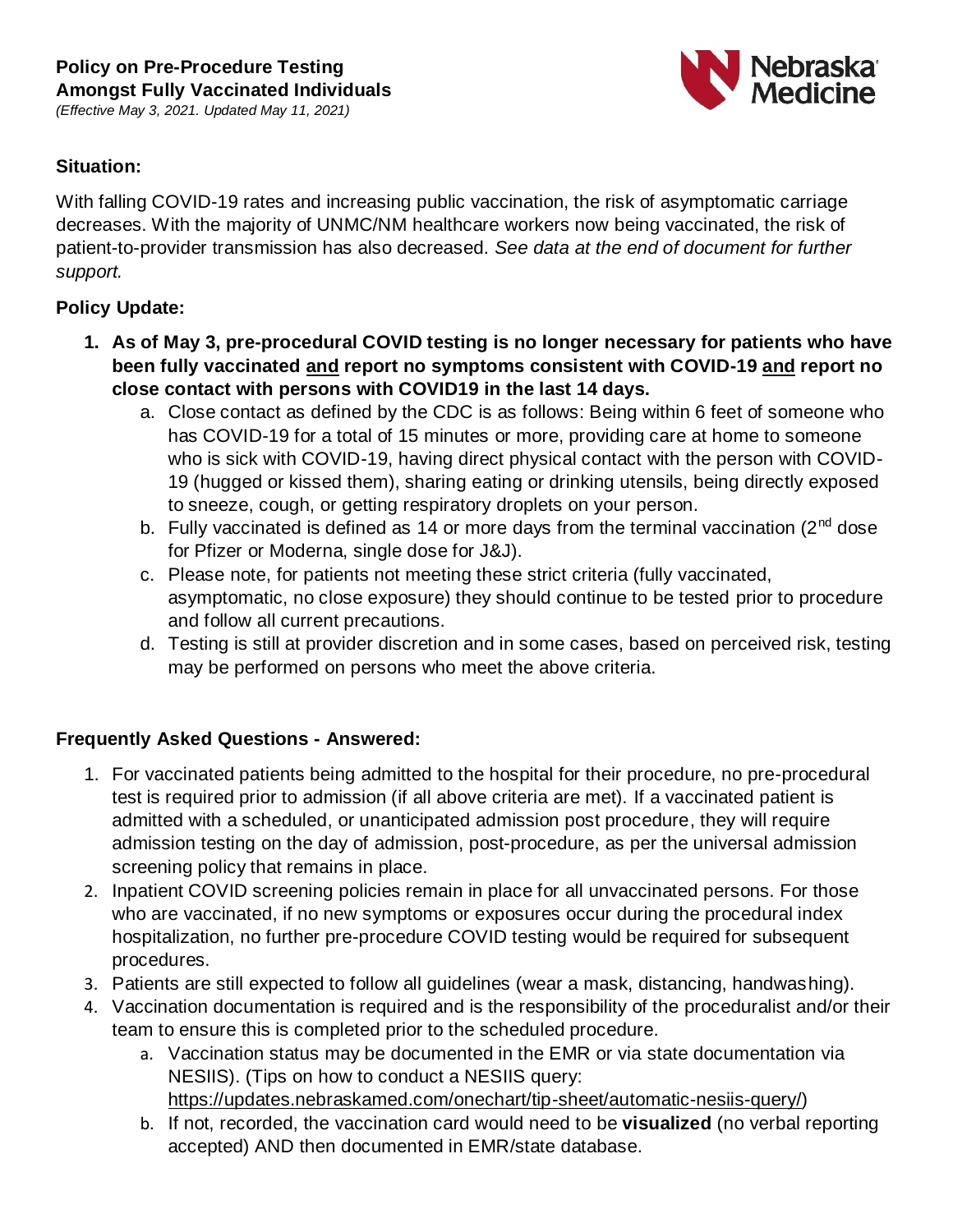- 5. Employees are still expected to follow all standard PPE (masks, eyewear).
- 6. Visitation policies are not adjusted for vaccination at this time.

# **Asymptomatic Infection or Shedding & Transmission After Receiving COVID-19 vaccination**

With COVID-19 vaccination on the rise, there is increasing data regarding the rate of asymptomatic shedding/infection and risk of viral transmission to others. (1) Data is still evolving. However, based on existing data, re-assessment of the need for continued pre-procedure testing for asymptomatic, vaccinated adults, in the setting of widespread healthcare provider vaccination, is appropriate. The current vaccines are highly effective at preventing symptomatic COVID-19 infections ( $\geq$  90%), and almost uniformly prevent severe disease, hospitalization, and mortality. However, less data was initially reported on asymptomatic infection. The Moderna trial demonstrated a reduction in asymptomatic persons (from 0.3% to 0.1%), and the reported efficacy of the Janssen vaccine for prevention of asymptomatic infection was 74%.(1) A prospective study in the UK amongst HCWs demonstrated a 85% efficacy in preventing asymptomatic and symptomatic infection, at 7-days post 2<sup>nd</sup> dose (day 28 or later). (2) A US HCW study demonstrated 0.05% infection rate amongst vaccinated staff.(11) Data from Israel also has demonstrated a similar decreased risk of asymptomatic COVID-19 infection (92% effectiveness) for  $> 7$  days post  $2<sup>nd</sup>$  dose. (3) Viral loads, per CT assessment, are also shown to decrease post-vaccine, amongst those infected, therefore likely reducing transmissibility (based upon pre-vaccine data showing decreased transmissibility with lower viral loads). (4,5)

Specific to pre-procedure testing, in a retrospective cohort study of asymptomatic adults undergoing pre-procedure PCR testing for SARS-CoV-2, positive tests were less common amongst mRNA vaccinated persons (1.4% (of 3,006 vaccinated) vs 3.2% (of 45,327 unvaccinated); with a RR of 0.21 (95% CI 0.12-0.37) at > 10 days from the first dose and RR if 0.20 (95% CI 0.09-0.44) at >0 days after the second dose. (6) *Of note, this study included primarily Pfizer vaccine)*. (6)

When evaluating risk for nosocomial transmission, it is also important to consider the site and risk of the procedure for aerosolization. Prior to the emergence of the data cited above concern was raised regarding possible shedding in high-risk upper airway tissues and some have suggested that that high-risk ENT AGPs continue to use precautions pending further data on vaccine efficacy. (7). The currently published data is very encouraging that many procedures are low risk and vaccination decreases this risk even further but in an abundance of caution a tiered approach to roll-back preprocedure testing is preferred.

#### *Variants and vaccine breakthrough*

Vaccine breakthrough with infections have been reported as the vaccines are not 100% effective. Viral variants may render vaccines less effective, but encouraging data suggests immune responses are generally maintained for currently available US vaccines, although somewhat variable depending on the variant. (8,9) Vaccines have been shown to effectively prevent COVID including severe disease even when variants were the predominant strains in countries like the UK and S. Africa. These data are encouraging but further studies are ongoing regarding risk of transmission of disease in these settings. There is ongoing research on booster doses, if needed, and impact on clinical disease. Any rollbacks of testing require ongoing monitoring for all of the above, with consideration for resumption of all pre-procedure testing, should clinically significant changes arise.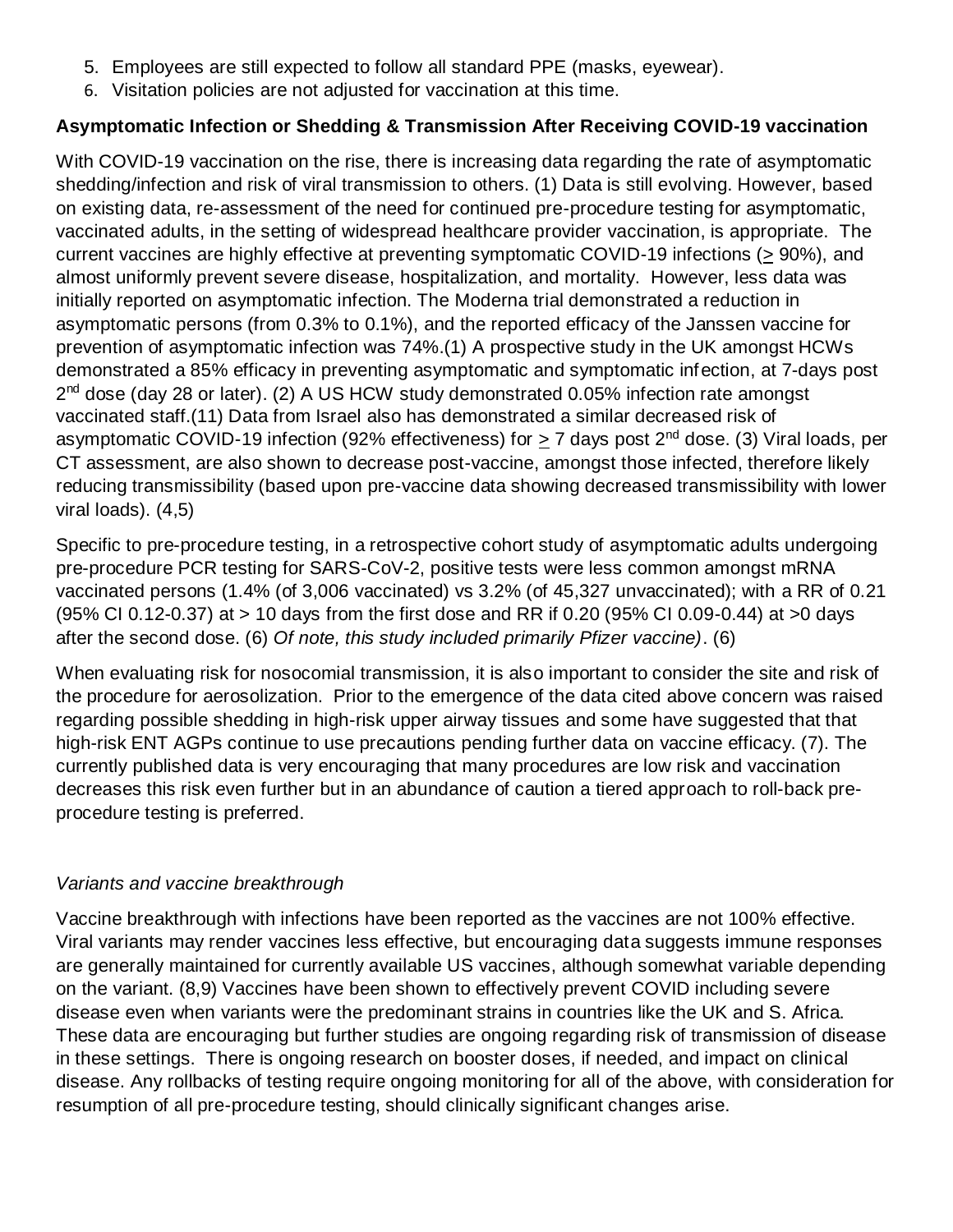| <b>Vaccine</b>     | <b>Study type</b>                                                                                                                                                                                                                                                                                                                 | VE                                                                                                                                                                                                                                                                                                                                                                                                  |
|--------------------|-----------------------------------------------------------------------------------------------------------------------------------------------------------------------------------------------------------------------------------------------------------------------------------------------------------------------------------|-----------------------------------------------------------------------------------------------------------------------------------------------------------------------------------------------------------------------------------------------------------------------------------------------------------------------------------------------------------------------------------------------------|
| <b>Pfizer</b>      | Post-EUA                                                                                                                                                                                                                                                                                                                          | • 86% in UK (predominate B.1.1.7 circulation)*<br>• 94% in Israel (up to 80% of cases from B.1.1.7)                                                                                                                                                                                                                                                                                                 |
| Janssen            | Pre-EUA                                                                                                                                                                                                                                                                                                                           | $\cdot$ 74% in U.S.<br>73-82% for severe/critical<br>• 66% in Brazil<br>disease in each country<br>• 52% in S. Africa                                                                                                                                                                                                                                                                               |
| <b>Novavax</b>     | Pre-EUA<br>Pre-EUA                                                                                                                                                                                                                                                                                                                | $\cdot$ 96% against non-B.1.1.7 in UK<br>• 86% against B.1.1.7 in UK<br>• 51% against B.1.351 in S. Africa                                                                                                                                                                                                                                                                                          |
| <b>AstraZeneca</b> | Pre-EUA<br>Pre-EUA                                                                                                                                                                                                                                                                                                                | • 84% against non-B.1.1.7 in UK<br>$\cdot$ 75% against B.1.1.7 in UK<br>• 10% against B.1.351 in South Africa                                                                                                                                                                                                                                                                                       |
|                    | Dagan et al. NEJM (2021). https://www.nejm.org/doi/full/10.1056/NEJMoa2101765?query=TOC<br>https://www.fda.gov/media/146217/download<br>Shinde et al. medRxiv preprint (Mar 3 2021); doi: https://doi.org/10.1101/2021.02.25.21252477<br>Madhi et al. medRxiv preprint (Feb 12 2021): https://doi.org/10.1101/2021.02.10.21251247 | Hall et al. Lancet preprint (Feb 22 2021): https://papers.ssrn.com/sol3/papers.cfm?abstract_id=3790399; *VE for symptomatic & asymptomatic infection<br>Novavax.: https://ir.novavax.com/news-releases/news-release-details/novavax-covid-19-vaccine-demonstrates-893-efficacy-uk-phase-3<br>Emary et al. Lancet preprint (Feb 4 2021): https://papers.ssrn.com/sol3/papers.cfm?abstract_id=3779160 |

# Vaccine efficacy or effectiveness (VE) against variants

1)<https://www.cdc.gov/coronavirus/2019-ncov/more/fully-vaccinated-people.html>

2) Hall A, Foulkes S, Saei A, et al. Effectiveness of BNT162b2 mRNA Vaccine Against Infection and COVID-19 Vaccine Coverage in Healthcare Workers in England, Multicentre Prospective Cohort Study (the SIREN Study). Lancet (preprint).

2021[;https://papers.ssrn.com/sol3/papers.cfm?abstract\\_id=3790399external icon](https://papers.ssrn.com/sol3/papers.cfm?abstract_id=3790399) [Access date: March 4, 2021].

3) Dagan N, Barda N, Kepten E, Miron O, Perchik S, Katz MA, et al. BNT162b2 mRNA Covid-19 Vaccine in a Nationwide Mass Vaccination Setting. N Engl J Med. 2021.

4) Levine-Tiefenbrun M, Yelin I, Katz R, et al. Decreased SARS-CoV-2 viral load following vaccination. medRxiv.

2021[;https://www.medrxiv.org/content/10.1101/2021.02.06.21251283v1.full.pdfpdf iconexternal icon](https://www.medrxiv.org/content/10.1101/2021.02.06.21251283v1.full.pdf) [Access date: March 4, 2021].

5) Marks M, Millat-Martinez P, Ouchi D, Roberts CH, Alemany A, Corbacho-Monne M, et al. Transmission of COVID-19 in 282 clusters in Catalonia, Spain: a cohort study. Lancet Infect Dis. 2021 <https://europepmc.org/article/PMC/PMC7906723>

6) Aaron J Tande, MD, Benjamin D Pollock, PhD, MSPH, Nilay D Shah, PhD, Gianrico Farrugia, MD, Abinash Virk, MD, Melanie Swift, MD, MPH, Laura Breeher, MD, MPH, Matthew Binnicker, PhD, Elie F Berbari, MD, Impact of the COVID-19 Vaccine on Asymptomatic Infection Among Patients Undergoing Pre-Procedural COVID-19 Molecular Screening, *Clinical Infectious Diseases*, 2021;, ciab229,<https://doi.org/10.1093/cid/ciab229>

7) Bleier, Benjamin S., Murugappan Ramanathan Jr, and Andrew P. Lane. "COVID-19 vaccines may not prevent nasal SARS-CoV-2 infection and asymptomatic transmission." *Otolaryngology–Head and Neck Surgery* 164.2 (2021): 305-307.

[https://journals.sagepub.com/doi/full/10.1177/0194599820982633?casa\\_token=6VpR5UsIVmkAAAA](https://journals.sagepub.com/doi/full/10.1177/0194599820982633?casa_token=6VpR5UsIVmkAAAAA%3AurZU_uzA1148FUrc09cpgctaVx3-CApZY36nTCAcPwENtDZnzIhyTx3Y-ftU-mBuoTRKMaqhww3FsA) [A%3AurZU\\_uzA1148FUrc09cpgctaVx3-CApZY36nTCAcPwENtDZnzIhyTx3Y-ftU](https://journals.sagepub.com/doi/full/10.1177/0194599820982633?casa_token=6VpR5UsIVmkAAAAA%3AurZU_uzA1148FUrc09cpgctaVx3-CApZY36nTCAcPwENtDZnzIhyTx3Y-ftU-mBuoTRKMaqhww3FsA)[mBuoTRKMaqhww3FsA](https://journals.sagepub.com/doi/full/10.1177/0194599820982633?casa_token=6VpR5UsIVmkAAAAA%3AurZU_uzA1148FUrc09cpgctaVx3-CApZY36nTCAcPwENtDZnzIhyTx3Y-ftU-mBuoTRKMaqhww3FsA)

8) Wu, Kai, et al. "Serum Neutralizing Activity Elicited by mRNA-1273 Vaccine." *New England Journal of Medicine* (2021).<https://www.nejm.org/doi/full/10.1056/NEJMc2102179>